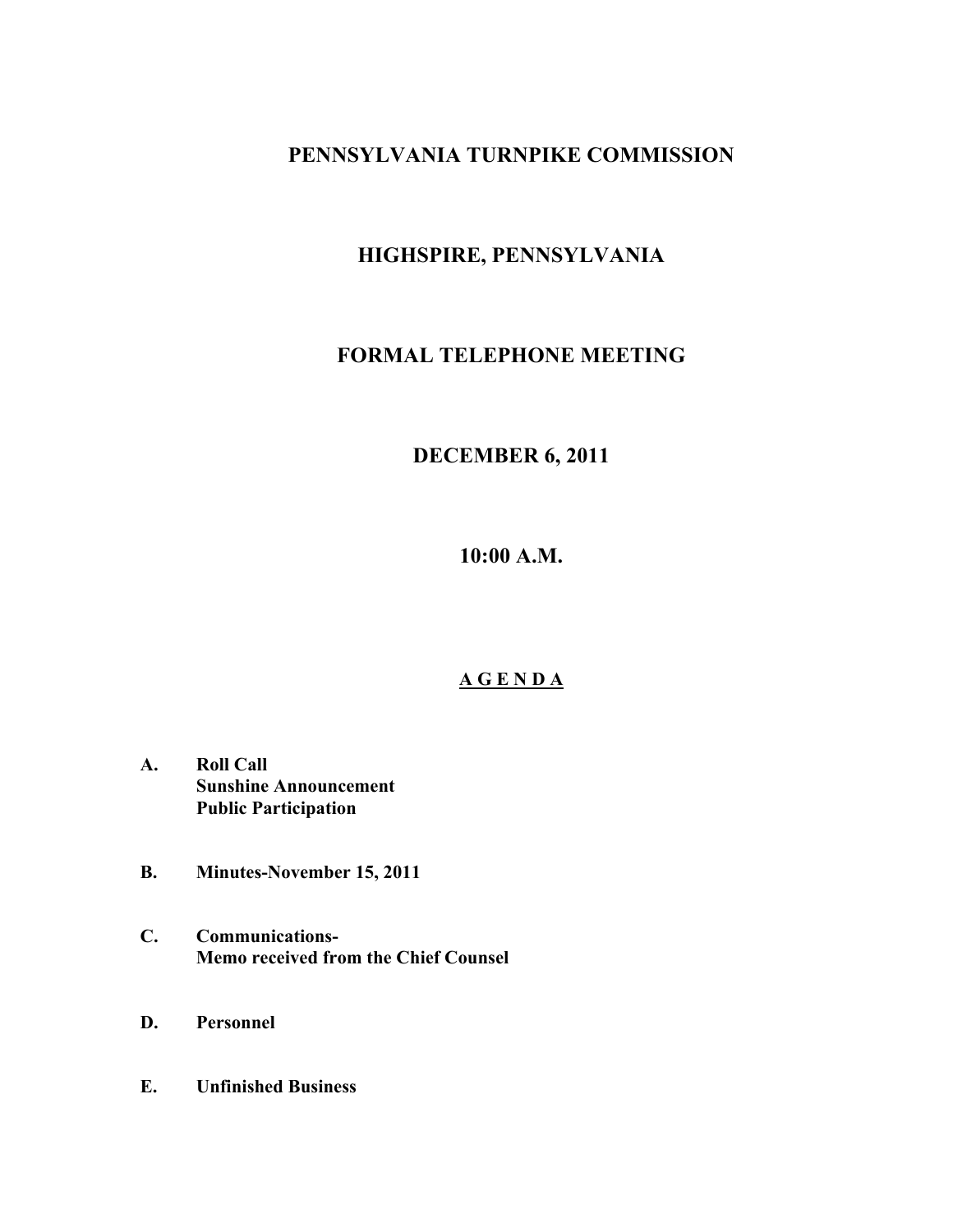#### **F. NEW BUSINESS**

- **1. Adopt new Policy Letter 7.9,**  *Tax-Exempt Debt, Build America Bonds and Other Tax-Advantaged Debt Post-Issuance Compliance***, that establishes and defines responsibilities to comply with all applicable federal tax rules related to tax-exempt debt, Build American Bonds (BABS) and other tax-advantaged debt issuances.**
- **2. Approve the preparation and execution of the Agreements, a Supplement, a Work Order and the negotiation of a Change Order for the items listed in memos "a" through "e":**
	- **a. Agreement with Shippensburg Area EMS to provide emergency medical service coverage from MP 201.00 to MP 210.00;**
	- **b. Permission to negotiate with Allan A. Myers, LP (via a Change Order) to perform additional work necessary to install the infrastructure to provide for weighing at the Route 29 Interchange; at an additional cost of \$300,000.00;**
	- **c. Reimbursement Agreement with PPL for the Commission to reimburse PPL for the required engineering and facility relocation work necessary for the replacement of Bridge NB-736 at MP A128.87; at a not-to-exceed amount of \$46,792.14;**
	- **d. Supplemental Agreement with PECO Energy for the required engineering and facility relocation work necessary for the replacement of Bridges NB-104, NB-110, NB-114 and NB-124; for an additional \$230,024.93 due to unforeseen rock excavation, higher poles than originally estimated, additional traffic control costs, tree trimming outside the work area and environmental considerations;**
	- **e. Work Order #15 with TransCore to integrate and install a weigh in motion classification system, violation enforcement system and electronic toll collection equipment at the new SR 29 Interchange; at a not-to-exceed amount of \$3,120,247.00.**
- **3. Approve the Right-of-Way Requests for the items listed in memos "a" through "c":**
	- **a. Acquisition of Parcel 7, a partial take parcel, necessary for the Valley Hill Road Bridge Replacement project at MP 316.58; by authorizing payment in the amount of \$2,300.00 representing fair market value, payable to William R. and Deirdre A. Pochiluk, Jr.; authorize the appropriate Commission officials to execute the temporary construction easement and to authorize the payment of additional statutory damages as calculated by the Legal Department and approved by the Chief Executive Officer; and payment of fair market value to the property owners is contingent upon their delivery of an executed temporary construction easement as prepared by the Legal Department;**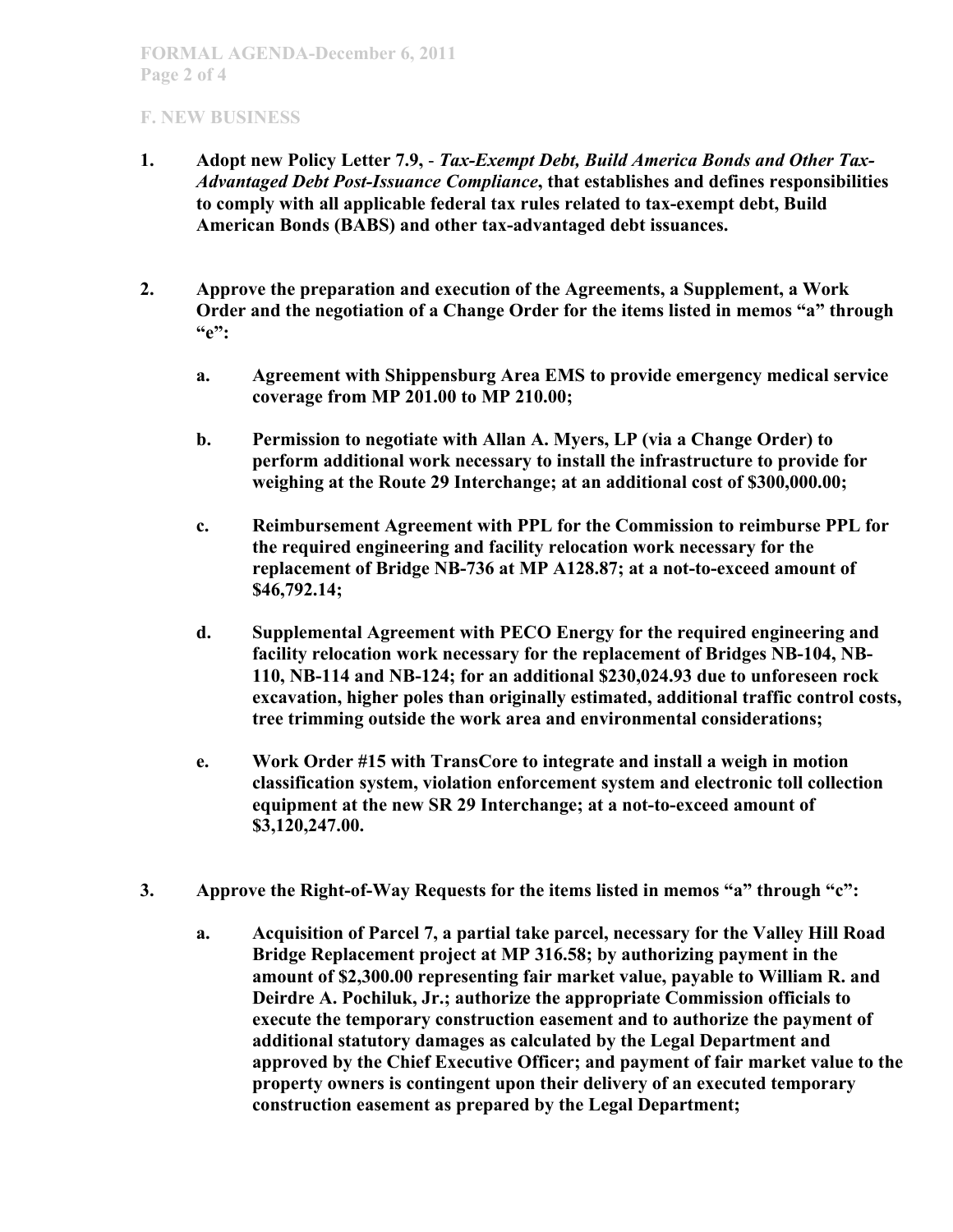#### **F. NEW BUSINESS**

- **b. Acquisition of Parcel F6, a partial take parcel, necessary for the I-95/I-276 Interchange Project; by authorizing payment in the amount of \$700.00 representing fair market value, payable to Robert I. Wechsler, t/d/b/a ATLAS Developers; authorize the appropriate Commission officials to execute the temporary construction easement and other settlement documents as may be required; authorize the payment of additional statutory damages as calculated by the Legal Department and approved by the Chief Executive Officer; and payment of fair market value to the property owner is contingent upon his delivery of an executed temporary construction easement as prepared by the Legal Department**;
- **c. Acquisition of Right-of-Way #4021-B, a partial take parcel, necessary for the replacement of the Swatara Creek Bridge at MP 251.08; by authorizing payment in the amount of \$7,000.00 representing fair market value, payable to H-T Partners, LLC; authorize the appropriate Commission officials to execute the Agreement of Sale, temporary construction easement and other settlement documents as may be required; authorize the payment of additional statutory damages as calculated by the Legal Department and approved by the Chief Executive Officer; and payment of fair market value to the property owner is contingent upon its delivery of a temporary construction easement as prepared by the Legal Department.**
- **4. Approve advertising for the items listed in memos "a" through "c":**
	- **a. Engineering firm or Materials Testing Laboratory for open-end Quality Assurance Testing Laboratory Services systemwide;**
	- **b. Structural Engineering firm to provide structural analyses and design reviews for communication towers and tower components;**
	- **c. Engineering firm or a coating consulting firm for open-end coating consulting services systemwide.**
- **5. Approve the Issuance of Purchase Orders to exercise the option to renew the agreements for trash removal for an additional year (1/1/12-12/31/12):**

|                                | <b>Additional cost:</b> |
|--------------------------------|-------------------------|
| <b>Waste Management</b>        | \$163,692.09            |
| <b>York Waste Disposal</b>     | \$39,393.36             |
| <b>J.P. Mascaro &amp; Sons</b> | \$120,914.60            |
| <b>TOTAL RENEWAL</b>           | \$324,000.05            |